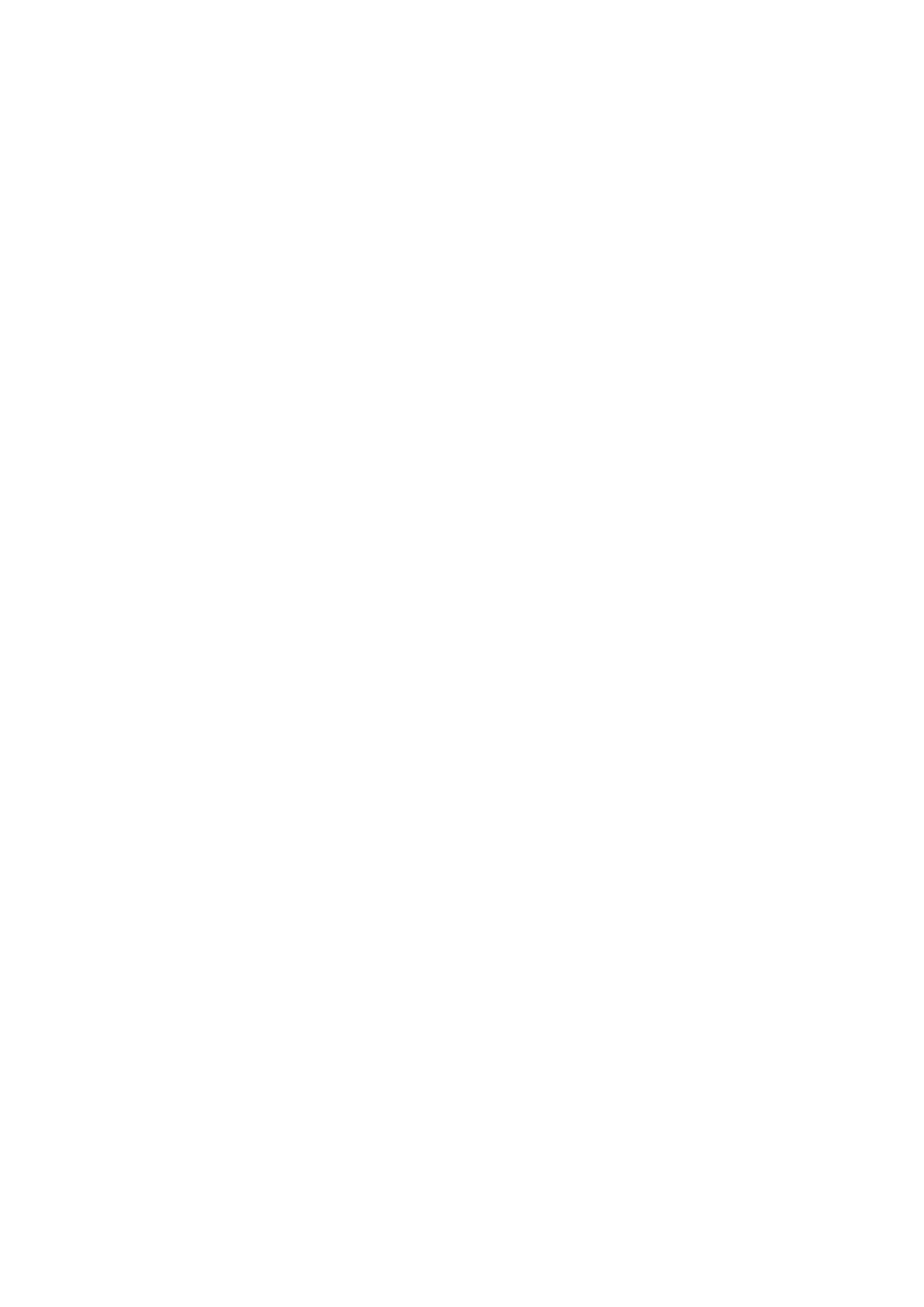

## **1 Welcome**

Member George Hawkins led the meeting in prayer.

## **2 Apologies**

Resolution number PPK/2022/65

MOVED by Chairperson B Catchpole, seconded by Member S Smurthwaite:

## **That the Papakura Local Board:**

**a) accept the apology from Member Keven Mealamu for absence.**

**CARRIED**

## **3 Declaration of Interest**

There were no declarations of interest.

## **4 Confirmation of Minutes**

Resolution number PPK/2022/66

MOVED by Chairperson B Catchpole, seconded by Deputy Chairperson J Robinson:

### **That the Papakura Local Board:**

**a) confirm the ordinary minutes of its meeting, held on Wednesday, 27 April 2022, as true and correct.**

**CARRIED**

## **5 Leave of Absence**

There were no requests for leave of absence.

### **6 Acknowledgements**

There were no acknowledgements.

## **7 Petitions**

There were no petitions.

## **8 Deputations**

There were no deputations.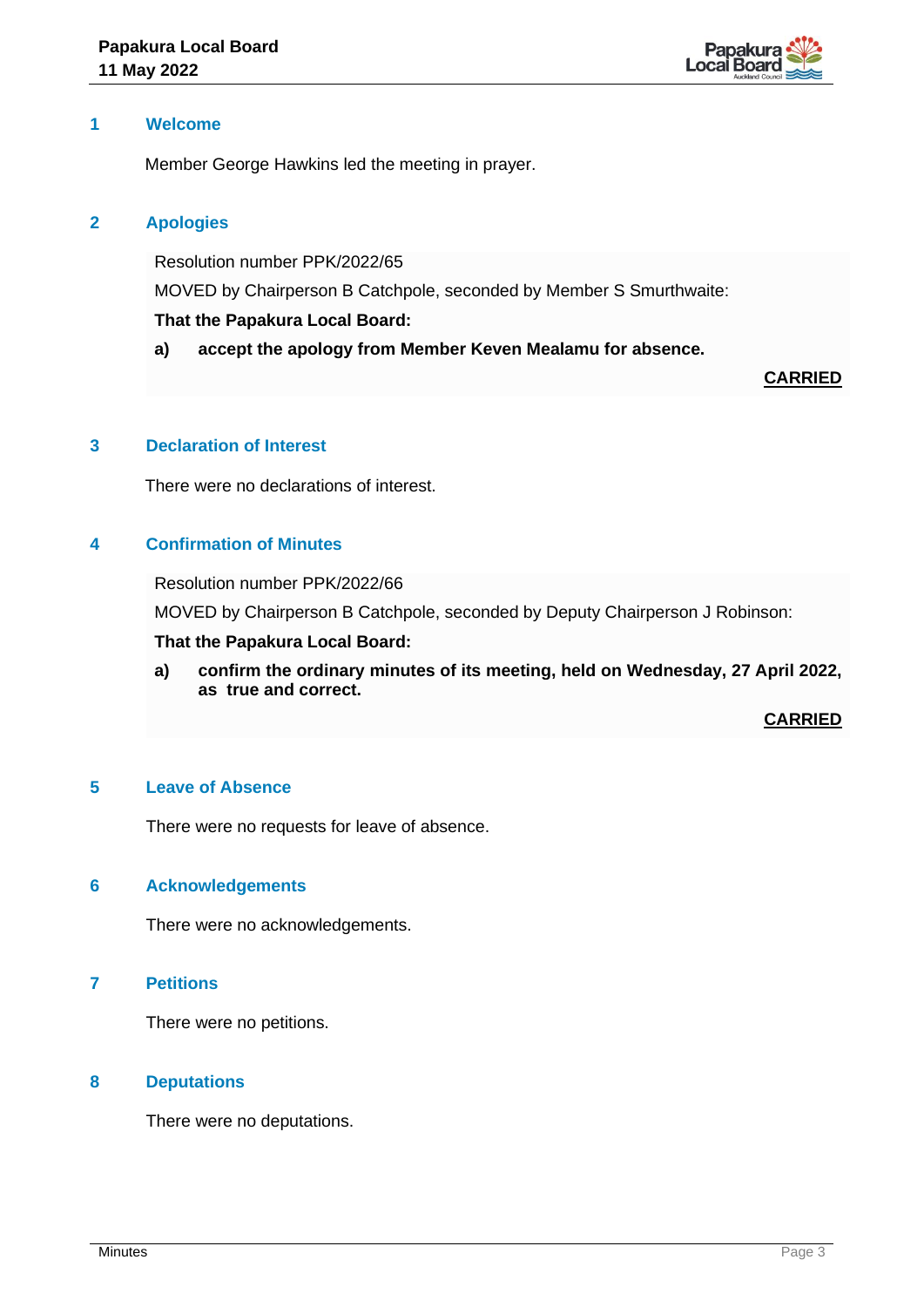

## **9 Public Forum**

There was no public forum.

## **10 Extraordinary Business**

There was no extraordinary business.

## **11 Papakura Local Board Consulation Feedback and Input into the Annual Budget 2022/2023**

Resolution number PPK/2022/67

MOVED by Chairperson B Catchpole, seconded by Member F Auva'a:

#### **That the Papakura Local Board:**

- **a) receive consultation feedback on the proposed Papakura Local Board priorities and activities for 2022/2023.**
- **b) receive consultation feedback on regional topics in the Annual Budget 2022/2023 from people and organisations based in the Papakura local board area.**
- **c) provide the following input on regional topics in the proposed Annual Budget 2022/2023 to the Governing Body:**

| <b>Topic</b>                                                 | <b>Proposal</b>                                                                  | <b>Support /</b><br>Do not<br><b>support</b> | <b>Local Board Input</b>                                                                                                                                                                             |
|--------------------------------------------------------------|----------------------------------------------------------------------------------|----------------------------------------------|------------------------------------------------------------------------------------------------------------------------------------------------------------------------------------------------------|
| <b>Climate Action</b>                                        | To introduce a climate<br><b>Support in</b><br>action targeted rate<br>principle |                                              | The board is<br>$\bullet$<br>concerned about<br>the impacts of the<br>rising cost of<br>living expenses on<br>the average<br>household.                                                              |
|                                                              |                                                                                  |                                              | The board<br>$\bullet$<br>believes this is a<br>central<br>government issue                                                                                                                          |
| <b>Budget</b><br><b>Pressures</b>                            | To manage on-going<br>budget pressures                                           | <b>Support</b>                               |                                                                                                                                                                                                      |
| <b>Operating</b><br><b>Spending</b><br><b>Prioritisation</b> | On how council will<br>choose which<br>services to reduce,<br>stop or change     | <b>Support</b>                               | <b>Ensure that when</b><br>prioritisation is done<br>that an equity lens is<br>applied to it - looking<br>at the communities<br>that need council<br>most – particularly in<br>the "could do's" area |
| <b>Waste</b>                                                 | To move from a<br>planned region-wide<br>pay-as-you-throw                        | Do not<br>support                            |                                                                                                                                                                                                      |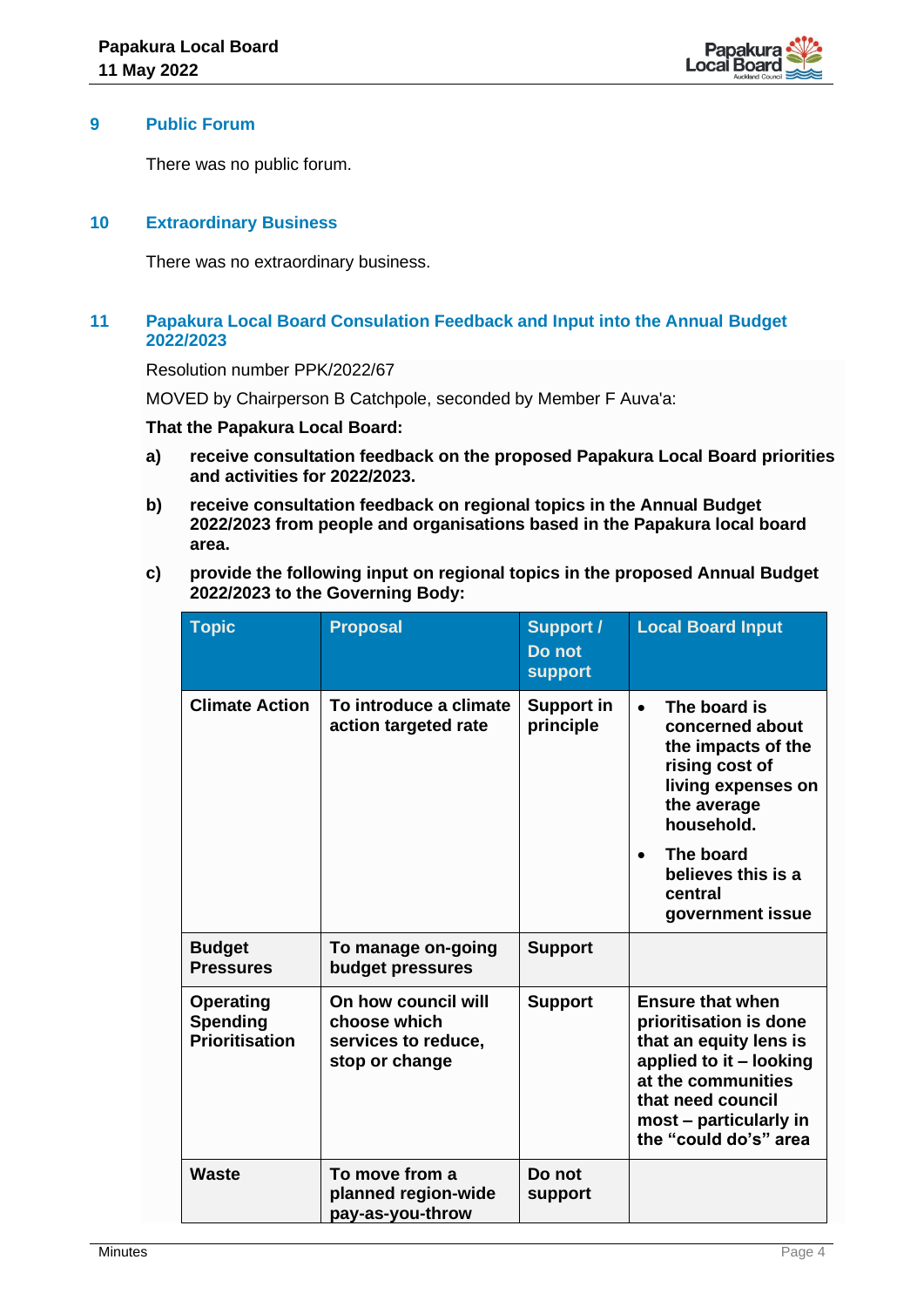

|                     | system to a region-<br>wide rates-funded<br>refuse collection<br>system                                                                                                                                                             |                                                                                                                                                                                                                                                                                                                                                                                                                                                                                                                                                                                                                                                                                                                                                                                                          |
|---------------------|-------------------------------------------------------------------------------------------------------------------------------------------------------------------------------------------------------------------------------------|----------------------------------------------------------------------------------------------------------------------------------------------------------------------------------------------------------------------------------------------------------------------------------------------------------------------------------------------------------------------------------------------------------------------------------------------------------------------------------------------------------------------------------------------------------------------------------------------------------------------------------------------------------------------------------------------------------------------------------------------------------------------------------------------------------|
|                     | To standardise the<br>opt-out rules for<br>residential multi-unit<br>developments (10 or<br>more units)                                                                                                                             | <b>Support</b>                                                                                                                                                                                                                                                                                                                                                                                                                                                                                                                                                                                                                                                                                                                                                                                           |
|                     | To standardise the<br>opt-out rules for<br>residential and<br>lifestyle properties<br>with between two and<br>nine units                                                                                                            | <b>Support</b>                                                                                                                                                                                                                                                                                                                                                                                                                                                                                                                                                                                                                                                                                                                                                                                           |
|                     | To standardise the<br>opt-out rules for non-<br>residential properties                                                                                                                                                              | <b>Support</b>                                                                                                                                                                                                                                                                                                                                                                                                                                                                                                                                                                                                                                                                                                                                                                                           |
|                     | To apply a minimum<br>base charge to every<br>separately used or<br>inhabited part of a<br>property                                                                                                                                 | <b>Support</b>                                                                                                                                                                                                                                                                                                                                                                                                                                                                                                                                                                                                                                                                                                                                                                                           |
| <b>Other Issues</b> | Any other issues,<br>including:<br>1. Local board<br>decision-making<br>over local<br>community<br>services<br>Tūpuna Maunga<br>2.<br><b>Authority</b><br><b>Operational Plan</b><br>2022/2023<br>3. Changes to fees<br>and charges | 1. Local board decision making<br>over local community services<br><b>The Papakura Local Board</b><br>$\bullet$<br>supports the allocation of<br>budget to implement the<br><b>Governance Framework</b><br><b>Review work</b><br>The board requires quality,<br>timely advice in order to<br>make good decisions<br>The board accepts the<br>additional responsibilities<br>for members that will come<br>in relation to budget<br>decisions with the<br>implementation of the<br><b>Governance Framework</b><br><b>Review and questions if this</b><br>would require them to<br>undertake additional hours<br>and as a result attract<br>additional remuneration<br>The board acknowledges the<br>$\bullet$<br>importance of the<br>requirement for any<br>proposed changes to be<br>consulted with the |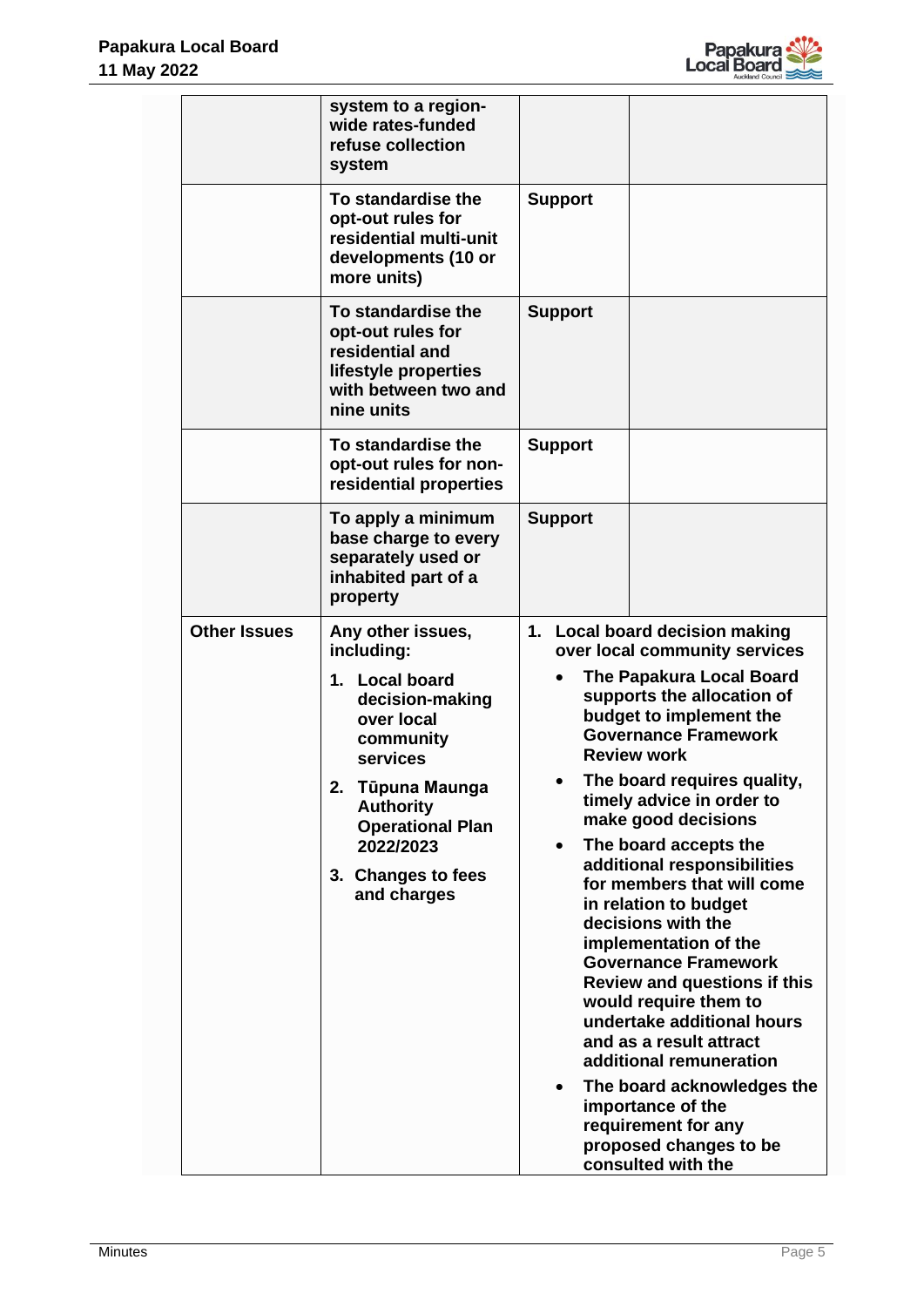

|  | community as part of the<br>annual budget cycle                                                                                                                                                                                                                                           |
|--|-------------------------------------------------------------------------------------------------------------------------------------------------------------------------------------------------------------------------------------------------------------------------------------------|
|  | The board requests that the<br>$\bullet$<br>governing body ensures<br>funding is sufficient to<br>enable the ongoing<br>operation of important<br>community facilities at a<br>level of service that meets<br>community needs and<br>demand in the Papakura<br>Local Board area, such as: |
|  | <b>Art Gallery</b>                                                                                                                                                                                                                                                                        |
|  | <b>Museum</b>                                                                                                                                                                                                                                                                             |
|  | <b>Aquatic centre</b>                                                                                                                                                                                                                                                                     |
|  | <b>Libraries</b><br><b>Hawkins Theatre</b>                                                                                                                                                                                                                                                |
|  | <b>Recreation Centre.</b>                                                                                                                                                                                                                                                                 |
|  |                                                                                                                                                                                                                                                                                           |
|  | 2. Tūpuna Maunga Authority<br>Operational Plan 2022/2023                                                                                                                                                                                                                                  |
|  | The board has no feedback<br>on the Tūpuna Maunga<br><b>Authority Operational Plan</b><br>2022/2023.                                                                                                                                                                                      |
|  | 3. Changes to fees and charges                                                                                                                                                                                                                                                            |
|  | The board supports the<br>$\bullet$<br>proposed increase in fees<br>and charges. This is<br>because for many groups it<br>is more manageable to have<br>a small increase in fees and<br>charges on a more regular<br>basis                                                                |
|  | The board, in formulating its<br>input, is mindful of the<br>importance of balancing<br>greater facility utilisation at<br>a lower charge, versus the<br>possibility of a facility being<br>used less as a result of<br>increased charges.                                                |

**d) provide the following advocacy initiatives for the Annual Budget 2022/2023 to the Governing Body:**

| <b>Initiative</b>                                                    | <b>Description</b>                                                                                                                                                                    |  |
|----------------------------------------------------------------------|---------------------------------------------------------------------------------------------------------------------------------------------------------------------------------------|--|
| <b>Advocacy for</b><br><b>Climate Action</b><br><b>Targeted Rate</b> | Integrated cycle path network in south: Prioritise<br>funding for a network of integrated recreational<br>and active transport cycleways and shared<br>pathways across south Auckland |  |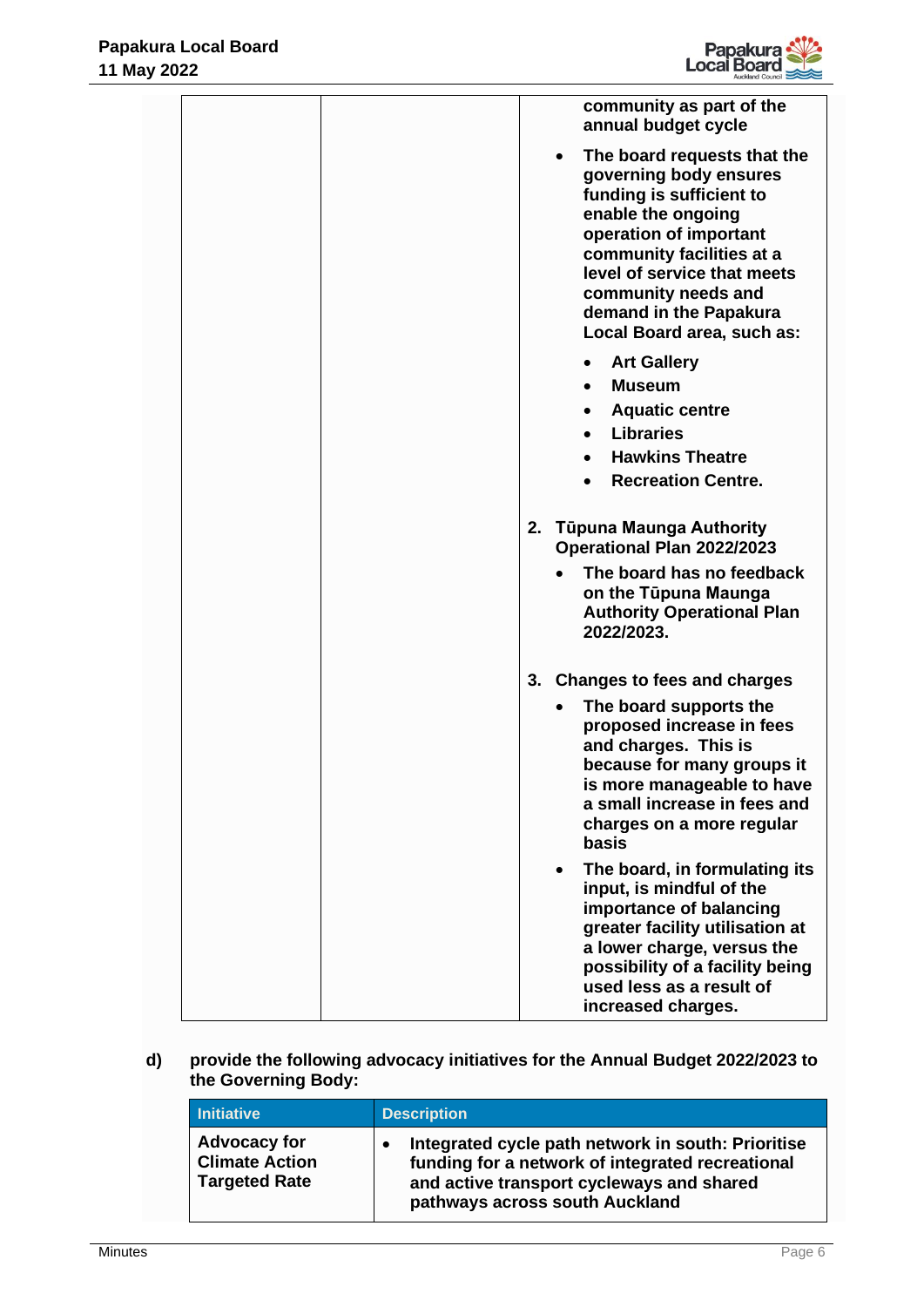

| (CATR) initiatives in<br>the south                                          | The board requests support (both funding<br>from the Climate Change Targeted Rate and<br>staffing support) from CCOs (Auckland<br><b>Unlimited and Auckland Transport) to</b><br>progress the cycleway from Papakura Train<br>Station to Clevedon (Hūnua trail), and<br>maximising the opportunities to link the<br>southern pathway to the town centre. |
|-----------------------------------------------------------------------------|----------------------------------------------------------------------------------------------------------------------------------------------------------------------------------------------------------------------------------------------------------------------------------------------------------------------------------------------------------|
|                                                                             | The board recognises cycle related tourism<br>opportunities as an important part of the<br>Papakura COVID recovery approach that will<br>contribute to the reduction in carbon<br>emissions by encouraging cycling.                                                                                                                                      |
|                                                                             | <b>Urban Ngahere: Request the Governing Body</b><br>include funding to support the roll-out of the<br>Urban Ngahere Strategy in the south. There are<br>opportunities for a whole of south approach,<br>including partnership with mana whenua.                                                                                                          |
|                                                                             | <b>Circular Economy / Establishment of a resource</b><br>recovery park and recycling centres in the south:                                                                                                                                                                                                                                               |
|                                                                             | The board is a strong advocate for a resource<br>recovery facility / eco park / eco hub in the<br>south and sees this as an integral part of a<br>circular economy                                                                                                                                                                                       |
|                                                                             | The board advocates for support to develop<br>key educational / partnership opportunities in<br>relation to a circular economy approach                                                                                                                                                                                                                  |
|                                                                             | The board notes similar circular resource<br>management views were expressed in the<br>Ngāti Whatua and Ngaati Whanaunga<br>submissions.                                                                                                                                                                                                                 |
| <b>Opaheke Sport Park</b><br><b>Water / Wastewater</b><br><b>Connection</b> | The board advocates for regional funding towards<br>$\bullet$<br>the cost of connecting Opakehe Sport Park to the<br>town water and wastewater supply, estimated to<br>be \$800,000 to enable the use of the existing sport<br>park by a range of sporting clubs and other users.                                                                        |
| <b>Impacts of housing</b><br>intensification in                             | Retention of green space - do not sell existing<br>$\bullet$<br>green space as non-strategic assets                                                                                                                                                                                                                                                      |
| and around<br>Papakura                                                      | Provision of appropriate green space / tree<br>$\bullet$<br>canopy in new developments                                                                                                                                                                                                                                                                   |
|                                                                             | Request for a review of the open space policy in<br>$\bullet$<br>terms of thresholds for neighbourhood parks.                                                                                                                                                                                                                                            |
| <b>Local Board</b><br><b>Transport Capital</b><br><b>Fund (LBTCF)</b>       | <b>Retain the Local Board Transport Capital Fund of</b><br>\$20million.                                                                                                                                                                                                                                                                                  |
| <b>Manukau Harbour</b>                                                      | The board advocates for additional funding for the<br>$\bullet$<br><b>Manukau Harbour from the Natural Environment</b><br><b>Targeted Rate.</b>                                                                                                                                                                                                          |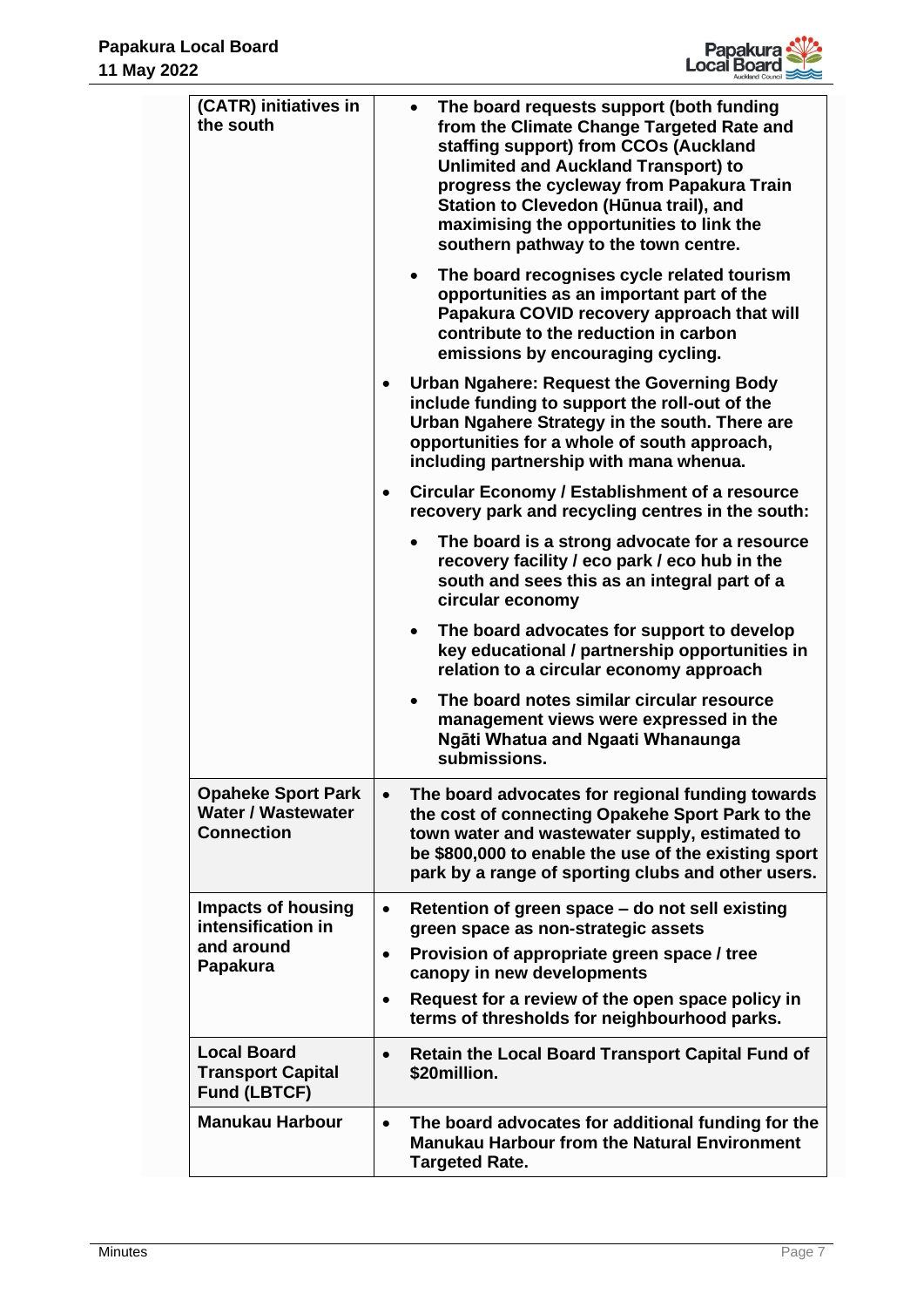

## • **The Ports of Auckland should be funding the Manukau Harbour Forum.**

## **CARRIED**

**Note:** Pursuant Standing Orders 1.9.7 Deputy Chairperson, Jan Robinson, requested that her dissenting vote, which supports the Waste topic: "To move from a planned region-wide pay-as-you-throw system to a region-wide rates-funded refuse collection system" be recorded

## **12 Papakura Local Board and Youth Grants Programme 2022/2023**

Resolution number PPK/2022/68

MOVED by Chairperson B Catchpole, seconded by Member G Hawkins:

## **That the Papakura Local Board:**

- **a) adopt the 2022/2023 Papakura Local Board Grants Programme and criteria as detailed in Attachment A to the report.**
- **b) adopt the 2022/2023 Papakura Youth Grants Programme and criteria as detailed in Attachment B to the report.**

**CARRIED**

## **13 Endorsing Business Improvement District (BID) target rate for 2022/2023**

Resolution number PPK/2022/69

MOVED by Chairperson B Catchpole, seconded by Member F Auva'a:

### **That the Papakura Local Board:**

- **a) recommend to the Governing Body the setting of the targeted rate for inclusion in the Annual Budget 2022/2023 for the following Business Improvement District (BID) programme:**
	- **(i) \$250,000 for Papakura Business Association.**

## **CARRIED**

## **14 Urgent decision - Papakura Local Board feedback on Te kapanoni i te hangarua: Transforming recycling**

Resolution number PPK/2022/70

MOVED by Chairperson B Catchpole, seconded by Deputy Chairperson J Robinson:

## **That the Papakura Local Board:**

**a) note the urgent decision of the Papakura Local Board which provided the board's formal feedback on the Ministry for the Environment's consultation document:** *Te kapanoni i te hangarua***: Transforming recycling for inclusion into the Auckland council's submission as follows:**

*That the Papakura Local Board:*

*a) provide the following feedback to the Governing Body on the Government's Resource Management system reform amendment proposal:*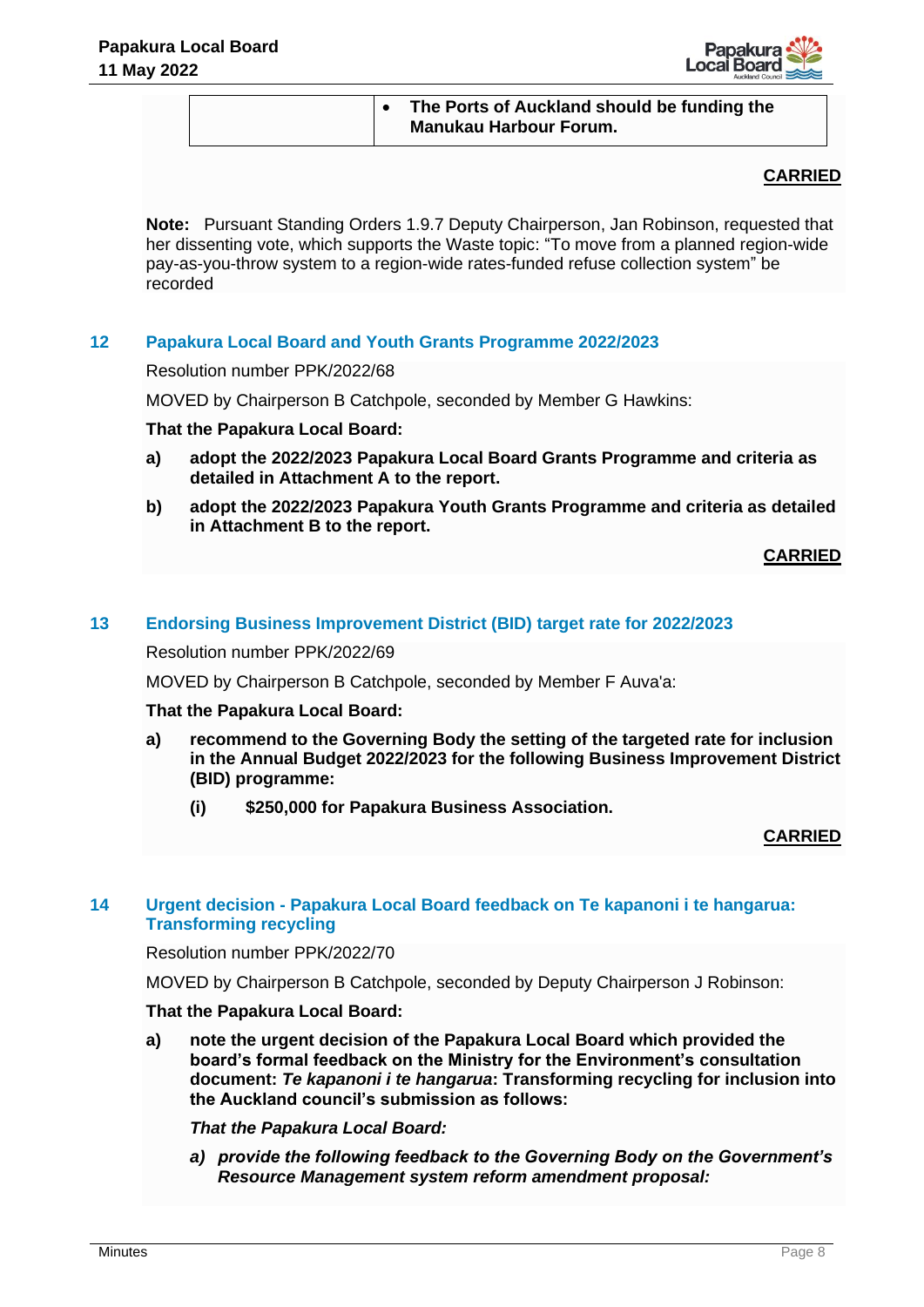

*Relevance to the Papakura Local Board* 

*Outcome four: A treasured environment and heritage*

*Objective: Papakura has successful programmes to help people reduce, reuse and recycle*

*Initiative: Continue to advocate for national law change on waste minimisation, particularly relating to product stewardship (including packaging waste). Product stewardship means those involved in a product's lifespan accept responsibility for reducing its environmental impact*

*i. Kaupapa whakahoki ipu - Container return scheme*

*1. Do you agree with the proposed definition of a beverage? (page 31)*

*Yes*

*2. Do you agree with the proposed definition of an eligible beverage container? (page 31)*

*Yes*

*3. Do you support the proposed refund amount of 20 cents? (pages 31-34)*

*Yes - support the proposed 20 cents refund amount.*

*4. How would you like to receive your refunds for containers? Please answer all that are relevant and select your preference. (page 34 – 38)*

- **-** *Cash*
- **-** *Electronic funds transfer (eg, through a scheme account or mobile phone app)*
- **-** *Vouchers (for cash or equivalent value product purchase)*
- **-** *Donations to local community organisations/charities*
- **-** *Access to all options - Preferred*
	- **-** *Other*

*Other: Please specify*

*5. Do you support the inclusion of variable scheme fees to incentivise more recyclable packaging and, in the future, reusable packaging? (page 34 – 38)*

*Yes*

*6. Do you agree with the proposed broad scope of beverage container material types to be included in the NZ CRS? (page 38 – 40)*

#### *Yes*

*The Papakura Local Board is a strong advocate for product stewardship.*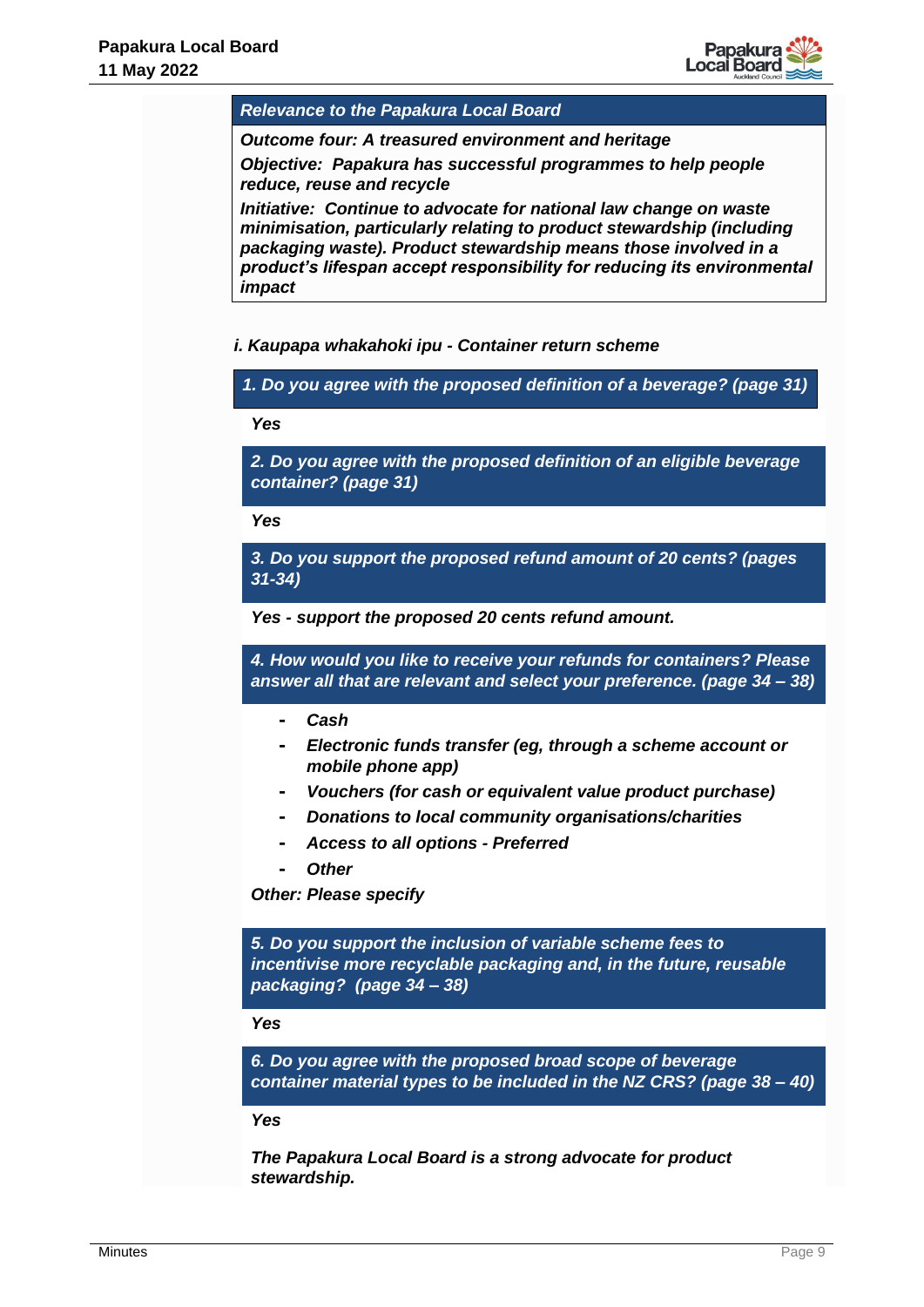

*7. If you do not agree with the proposed broad scope (refer to Question 6), please select all container material types that you think should be included in the scheme.*

*No comment*

*8. Do you support a process where alternative beverage container packaging types could be considered on a case-by-case basis for inclusion within the NZ CRS? (page 40 – 41)*

#### *Yes*

*The board would like to see some sort of legislative approach that encourages the use of compostable containers. Many compostable containers are not easily home composted. Therefore, a similar return fee scheme should be set so they are easily returned for commercial composting.*

*9. Do you agree with the proposal to exempt fresh milk in all packaging types from the NZ CRS? (page 42 – 44)*

#### *Yes*

*10. Do you support the Ministry investigating how to target the commercial recovery of fresh milk beverage containers through other means? (page 44)*

#### *Yes*

*11. Do you support the Ministry investigating the option of declaring fresh milk beverage containers made out of plastic (eg, plastic milk bottles and liquid paperboard containers) a priority product and thereby including them within another product-stewardship scheme? (page 44)*

#### *Yes*

*12. We are proposing that beverage containers that are intended for refilling and have an established return/refillables scheme would be exempt from the NZ CRS at this stage. Do you agree?*

#### *Yes*

*13. Should there be a requirement for the proposed NZ CRS to support the New Zealand refillables market (eg, a refillable target)?*

#### *Yes*

*If this encourages less waste to landfill*

*14. Do you have any suggestions on how the Government could promote and incentivise the uptake of refillable beverage containers and other refillable containers more broadly?*

*No comment*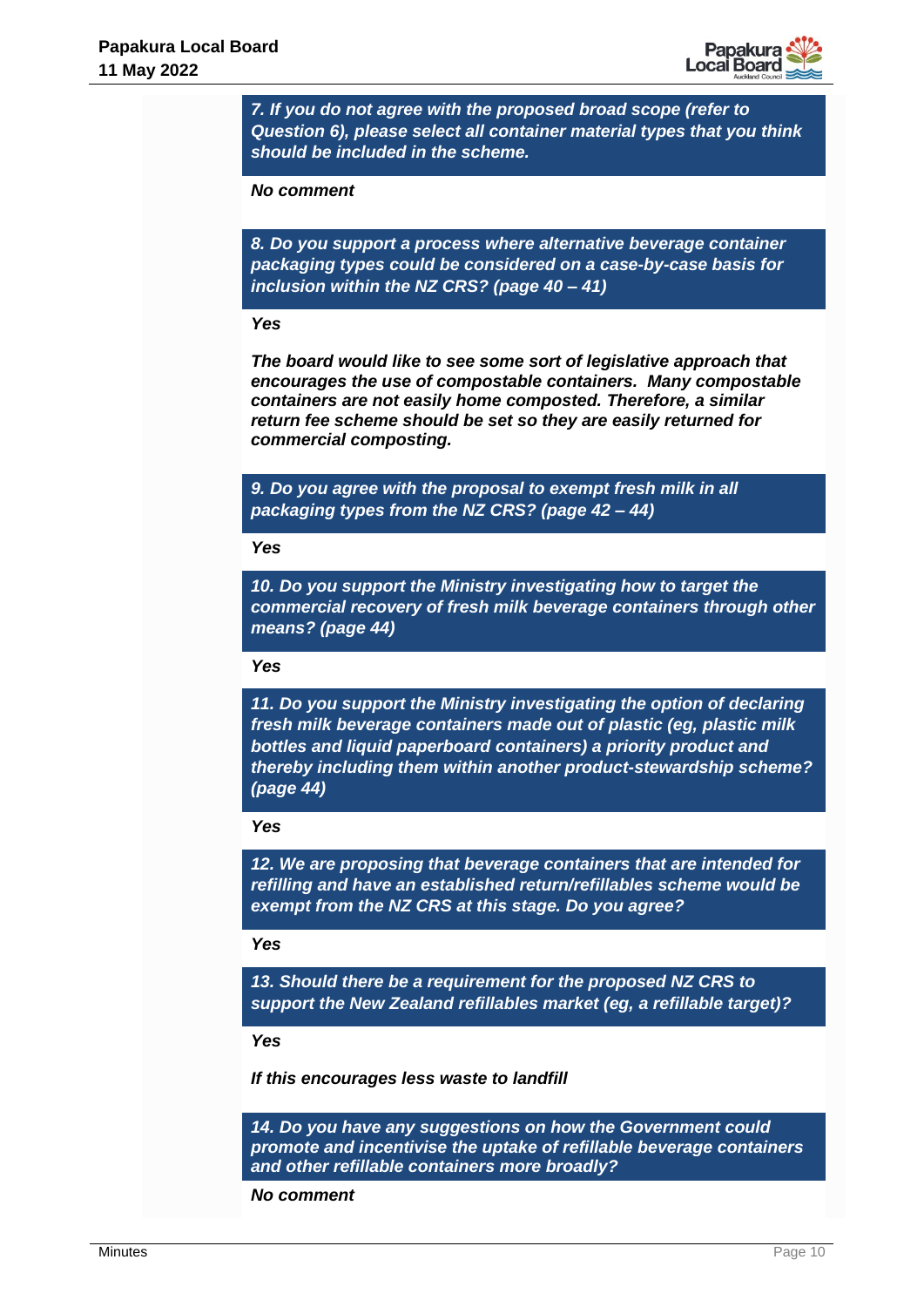

*15. Are there any other beverage packaging types or products that should be considered for exemption?*

#### *No comment*

*16. Do you agree that the size of eligible beverage containers would be 3 litres and smaller? (page 45)*

#### *Yes*

*Perhaps the container size could be reviewed after a period time.*

*17. Do you think that consumers should be encouraged to put lids back on their containers (if possible) before they return them for recycling under the scheme? (page 46)*

#### *Yes*

*18. Do you agree that the scheme should provide alternative means to capture and recycle beverage container lids that cannot be put back on the container?*

#### *No comment*

*19. Do you agree that a NZ CRS should use a 'mixed-return model' with a high degree of mandated retail participation to ensure consumers have easy access to container return/refund points, as well as the opportunity for voluntary participation in the network by interested parties?*

#### *Yes*

*20. Where would you find it easiest to return eligible beverage containers? Please answer all that are relevant and select your preference.*

- **-** *Commercial recycling facility*
- **-** *Waste transfer station*
- **-** *Other community centres/hubs*
- **-** *Local retail outlet that sells beverages - Preferred*
- **-** *Supermarket - Preferred*
- **-** *Community recycling/resource recovery centre - Preferred*
- **-** *Shopping centre/mall - Preferred*
- **-** *Other*

#### *Comment*

*Any place that makes it easy for people to return containers when going about their day-to-day business. The return places will probably need to have an on-site person to ensure compliance and arrange quick payouts.*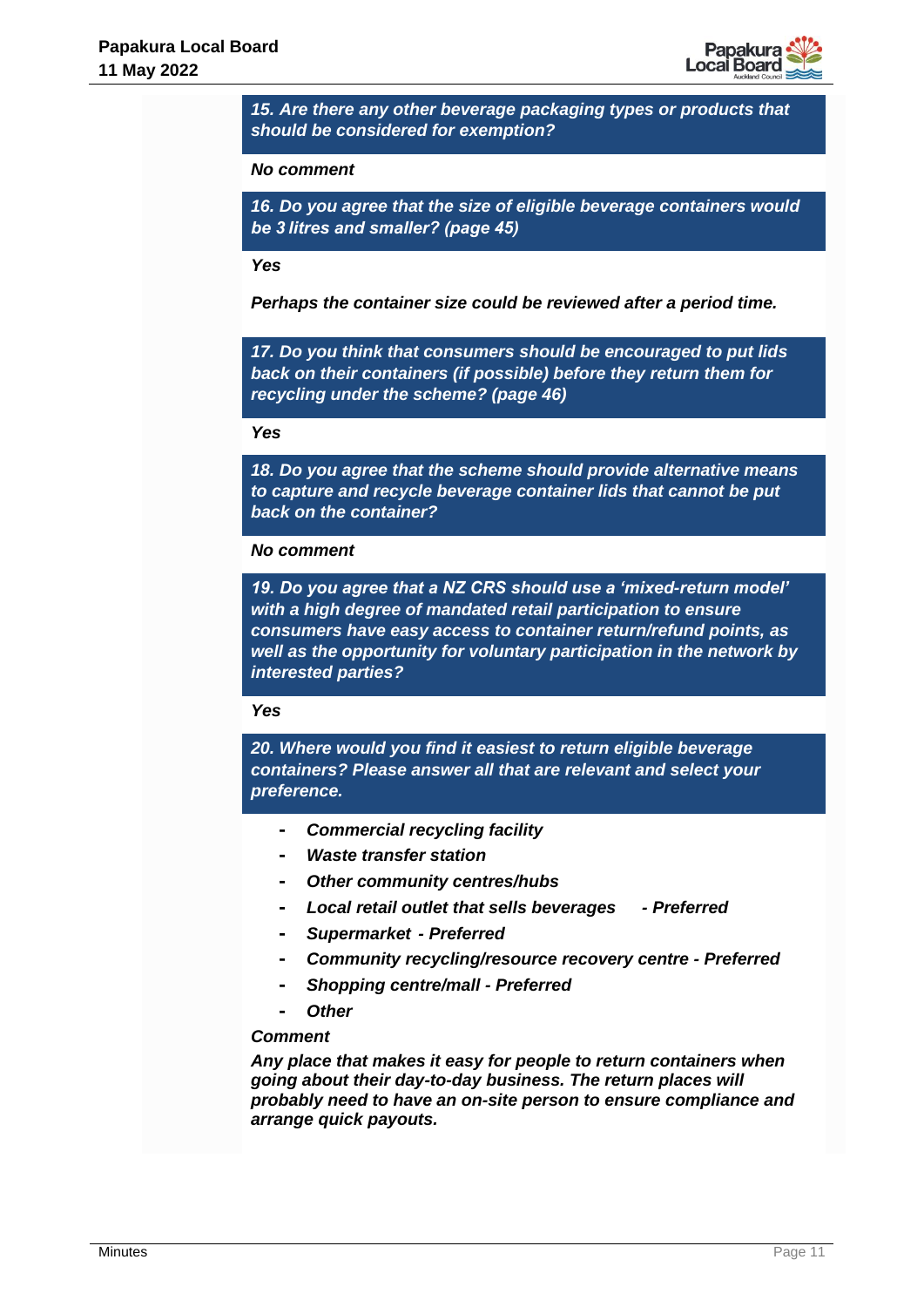

*21. Retailers that sell beverages are proposed to be regulated as part of the network (mandatory return-to-retail requirements). Should a minimum store size threshold apply? (page 52)* 

#### *Yes*

*If yes, what size of retailer (shop floor) should be subject to mandatory return-to-retail requirements?*

- **-** *Over 100m² (many smaller dairies likely exempt)*
- **-** *Over 200m² (many dairies and some petrol stations likely exempt)*
- **-** *Over 300m² (many retailers, dairies, petrol stations and smaller supermarkets likely exempt)*

*Additional Comments (optional)*

*A practicable approach is needed. A case-by-case approach might be required in some circumstances. The approach could be "apply for exemption" for the smaller sites.*

*22. Do you think the shop-floor-size requirements for retailers required to take back beverage containers (mandatory return-toretail) should differ between rural and urban locations? (page 52)*

#### *Yes*

*If yes, what lower size threshold should be applied to rural retailers for them to be required to take back containers?*

- **-** *Over 60m² (as in Lithuania)*
- **-** *Over 100m² (many smaller dairies likely exempt)*
- **-** *Over 200m² (many dairies and some petrol stations likely exempt)*
- **-** *Over 300m² (many retailers, dairies, petrol stations and smaller supermarkets likely exempt)*

*Additional Comments (optional)*

*A practicable approach is needed. A case-by-case approach might be required in some circumstances. The approach could be "apply for exemption" for the smaller sites.*

*23. Do you agree that there should be other exemptions for retailer participation? (For example, if there is another return site nearby or for health and safety or food safety reasons.) (page 52)*

*Yes*

*Only if there is another large facility close by.*

*24. Do you agree with the proposed 'deposit financial model' for a NZ CRS? (page 53 - 55)*

*Yes*

*25. Do you agree that a NZ CRS would be a not-for-profit, industry-led scheme? (page 56 - 57)*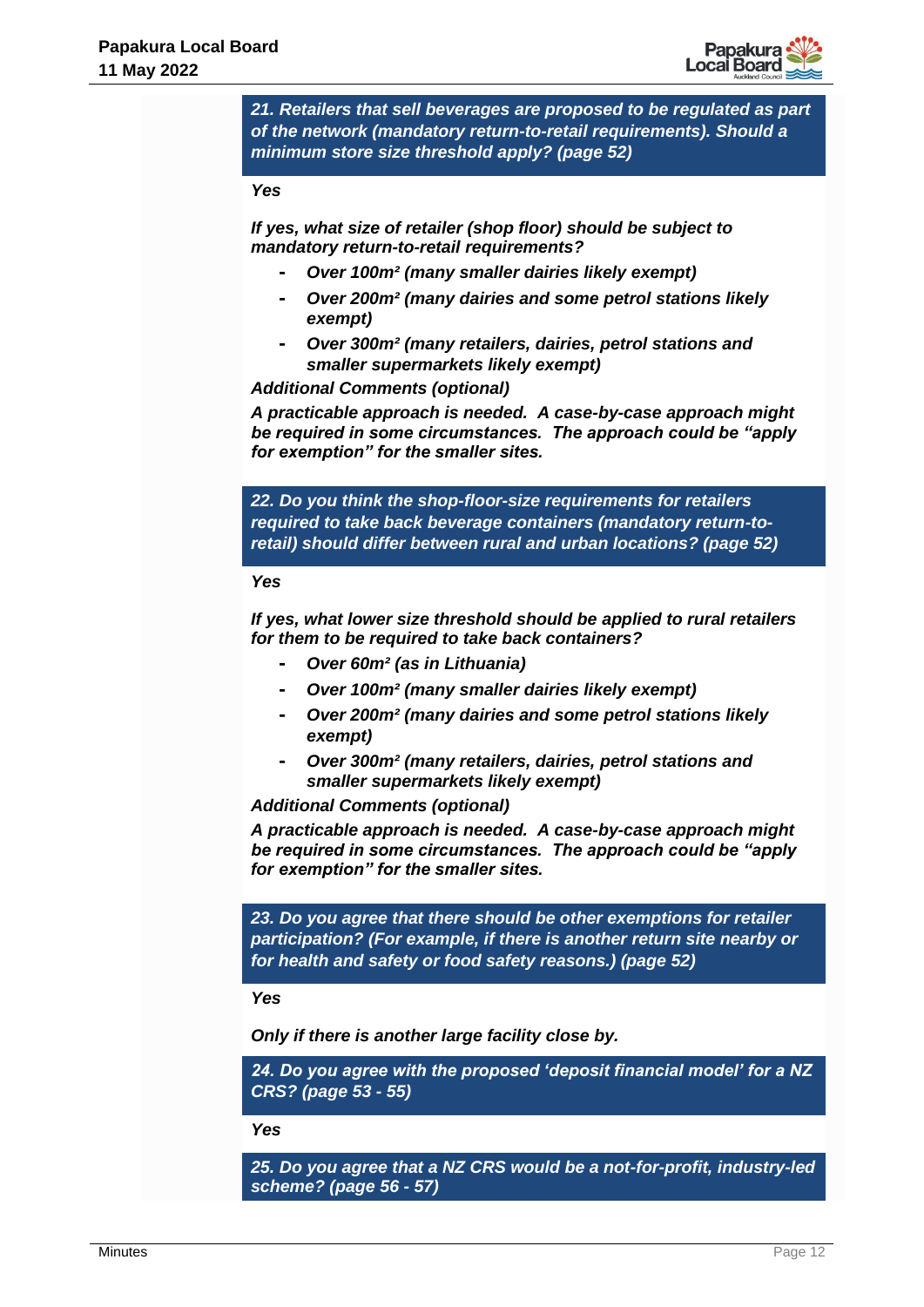

#### *Yes*

*26. Do you agree with the recovery targets for a NZ CRS of 85 per cent by year 3, and 90 per cent by year 5? (page 58)*

*Yes*

*27. If the scheme does not meet its recovery targets, do you agree that the scheme design (including the deposit level) should be reviewed and possibly increased? (page 58)*

*Yes*

*28. Do you support the implementation of a container return scheme for New Zealand? (page 58)*

*Yes*

*29. If you do not support or are undecided about a CRS, would you support implementation of a scheme if any of the key scheme design criteria were different? (eg, the deposit amount, scope of containers, network design, governance model, scheme financial model, etc).*

*No comment* 

*Additional feedback:*

*Nil* 

*ii. Improvements to household kerbside recycling* 

*31. Do you agree with the proposal that a standard set of materials should be collected for household recycling at kerbside? (page 67 – 68)*

#### *Yes*

*The Papakura Local Board would like to see more effort by central government in encouraging enterprise to find other uses for products that are not currently recyclable. The optimum long-term objective must be a circular economy.*

*32. Do you agree that councils collecting different material types (in addition to a standard set) might continue to cause public confusion and contamination of recycling? (pages 67 – 68)*

*Yes*

*33. Do you think that national consistency can be achieved through voluntary measures, or is regulation required? (page 68 - 69)*

## *No*

*It hasn't worked with a voluntary approach. However, consideration needs to be given to how councils can be financially supported to implement these changes if it is a regulated approach. Potentially council's will have made decisions regarding waste based on*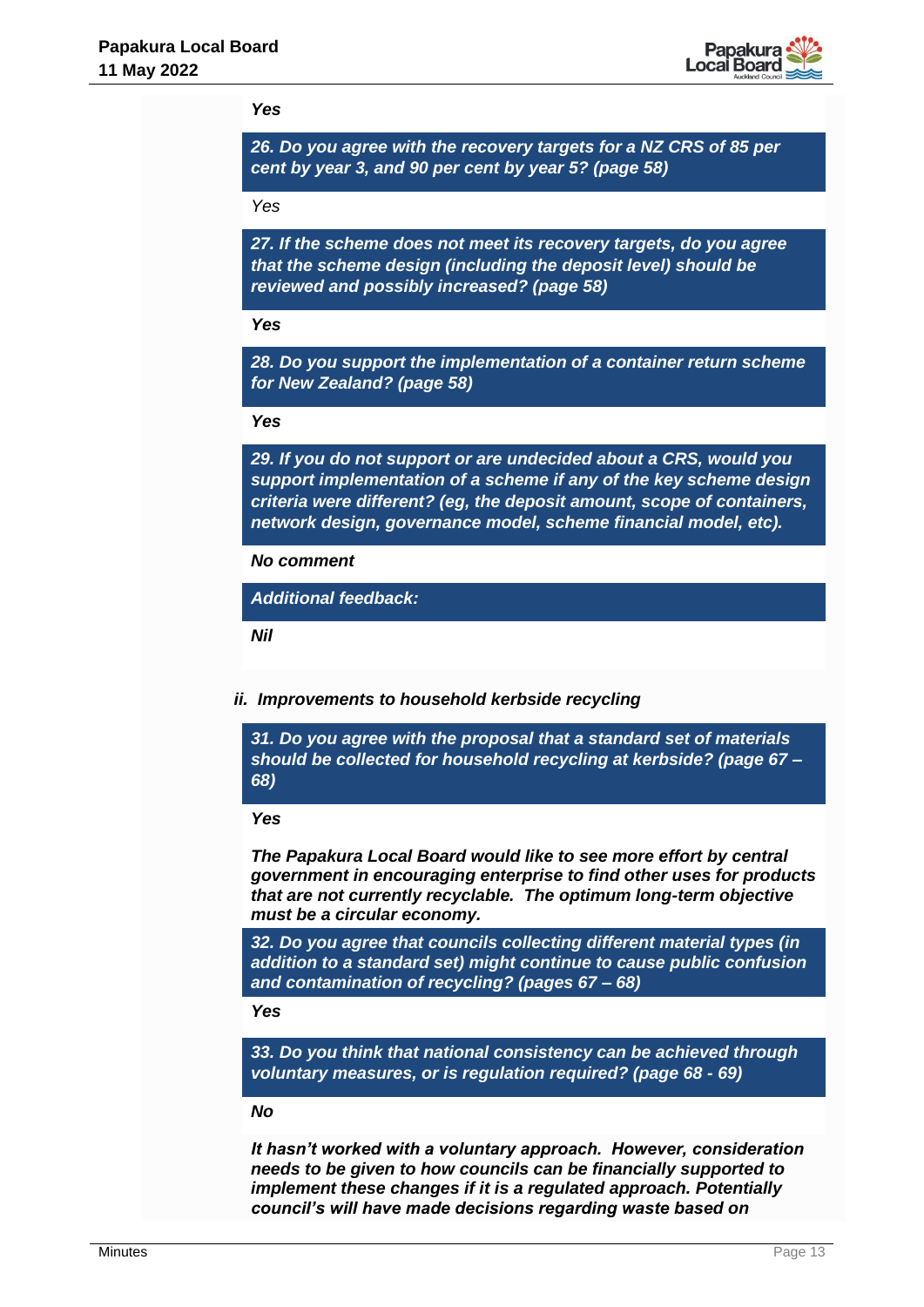

*keeping rates to a minimum rather than the optimum to the environment.* 

*There is an opportunity to fund this by the product producers subsidising the regulated approach.* 

*The aim should be to encourage more industries to produce or import recyclable packaging, ie: product stewardship.*

*34. Please mark below all the items from the proposed list which you agree should be included in the standard set of materials that can be recycled in household kerbside collections. (pages 69 – 73)*

- ☒ *Glass bottles and jars*
- ☒ *Paper and cardboard*
- ☒ *Pizza boxes*
- ☒ *Steel and aluminium tins and cans*
- ☒ *Plastic bottles 1 (PET) and 2 (HDPE)*
- ☒ *Plastic containers and trays 1 (PET) and 2 (HDPE)*
- ☒ *Plastic containers 5 (PP)*

*35. If you think any of the materials above (Q34) should be excluded, please explain which ones and why. (page 69 - 73)*

*No comment*

*36. If you think any additional materials should be included, please explain which ones and why. (page 74)*

*Ordinary appliance batteries (eg: AAA, AA, DD, 9volt, hearing aid batteries etc.) should be easily returned to the retailer or recycled to keep them out of the landfills.*

*37. Do you agree that the standard set of materials should be regularly reviewed and, provided certain conditions are met, new materials added? (page 74 – 75)* 

*Yes*

*Happy for new materials to be added but do not support materials being deleted as it will add to confusion over time.*

*38. What should be considered when determining whether a class of materials should be accepted at kerbside in the future? (Mark all that apply) (page 75)*

- ☒ *Sustainable end markets*
- ☒ *End markets solutions are circular and minimise Environmental harm*
- ☐ *Viable processing technologies*
- ☐ *Processing by both automated and manual Material recovery facilities*
- ☒ *No adverse effects on local authorities, including financial*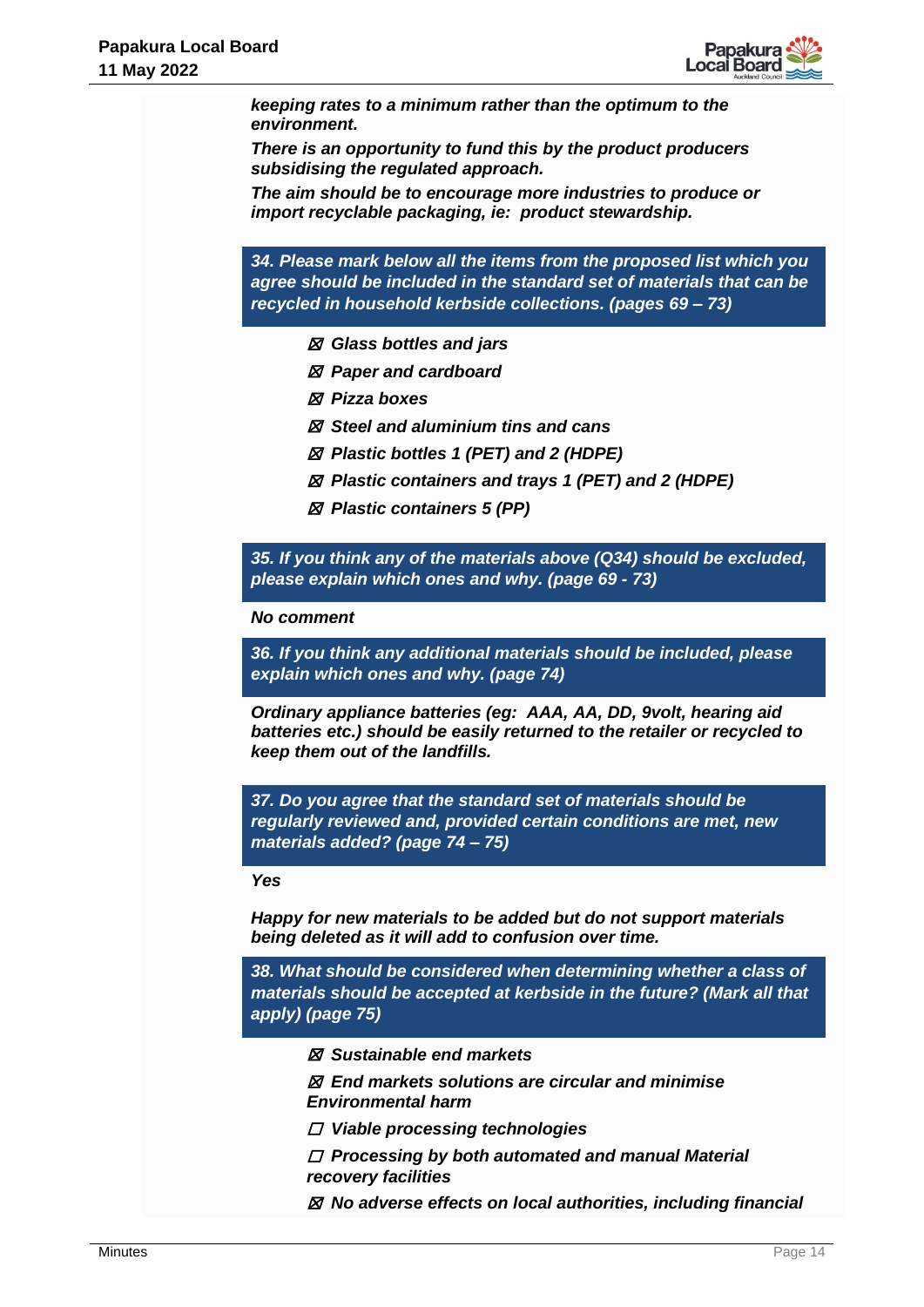

☐ *Supply chains contribute appropriately to recovery and end-of-life solutions for their products*

☐ *Other*

*Additional comments (optional)*

*Emerging new technologies and innovation to expand the circular economy approach to recycled materials needs to be financed and supported. A long-term approach needs to be taken.*

### *39. Who should decide how new materials are added to the list?*

☐ *The responsible Minister*

☒ *Ministry for the Environment staff in consultation with a reference stakeholder group*

- ☐ *Existing Waste Advisory Board*
- ☐ *An independent board*
- ☐ *Other (please specify):*
- *Additional comments (optional)*

*A collaborative approach with all affected parties would be best in determining adding new materials to the list.*

*40. Do you agree that, in addition to these kerbside policies, New Zealand should have a network of convenient and easy places where people can recycle items that cannot easily be recycled kerbside? For example, some items are too large or too small to be collected in kerbside recycling.*

*Yes*

*41. Do you agree that food and garden waste should be diverted from landfills? (page 76 – 77)*

#### *Yes*

*Papakura has had a food scraps waste collection service for several years now and it has proved successful. A continued education programme is required to keep people motivated to use it. We also see the benefit of the output (the compost) where the community can make arrangements to collect a couple bags of compost to use on their gardens free of charge.*

*42. Do you agree that all councils should offer a weekly kerbside food scraps collection to divert as many food scraps as possible from landfills? (page 76 – 77)*

#### *Yes*

*43. Do you agree that these collections should be mandatory in urban areas (defined as towns with a population of 1000 plus) and in any smaller settlements where there are existing kerbside collections? (page 76 – 77)*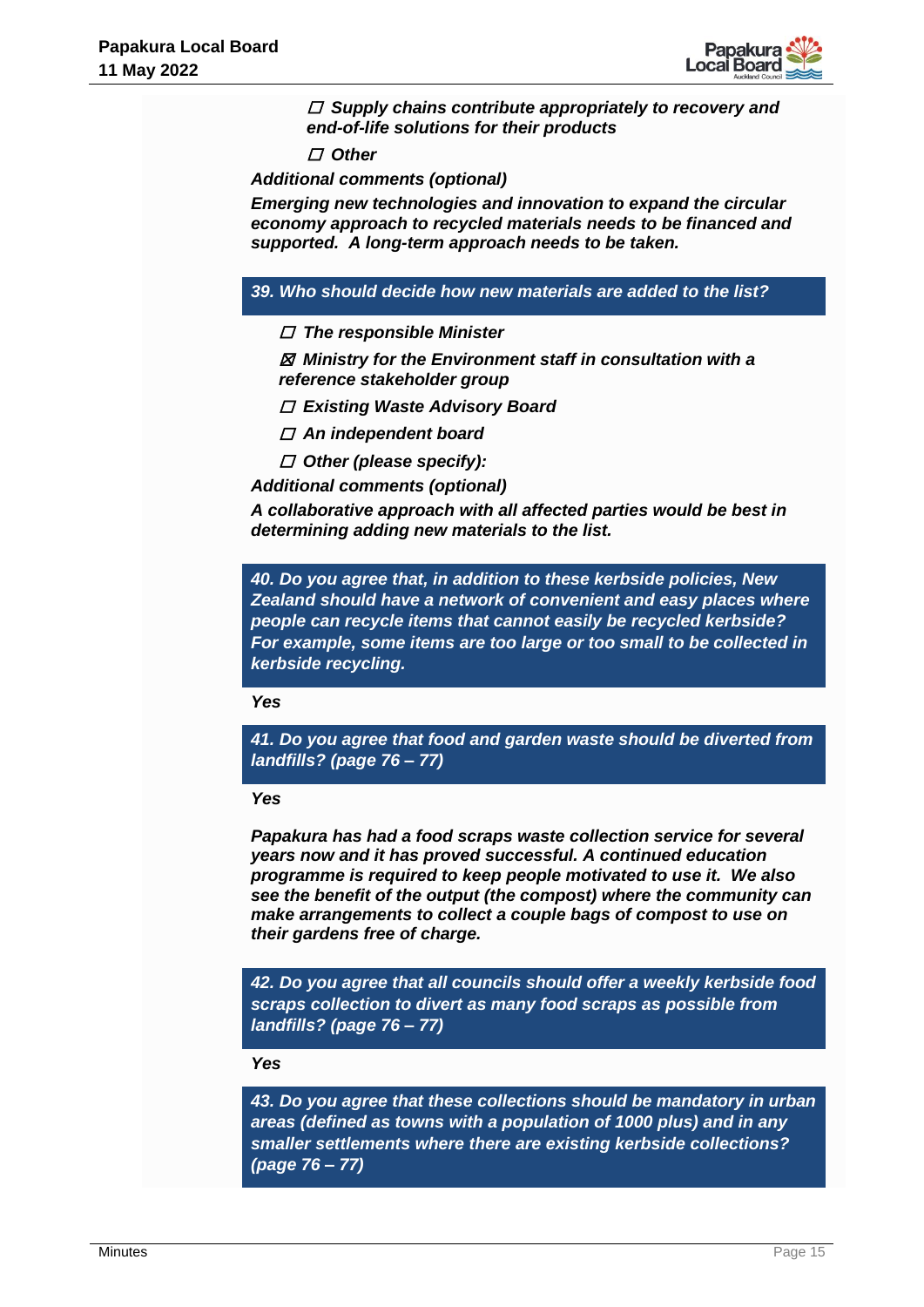

#### *No comment*

*44. Do you think councils should play a role in increasing the diversion of household garden waste from landfills? (page 77)*

#### *Yes*

*If yes, what are the most effective ways for councils to divert garden waste?*

- **-** *Offering a subsidised user-pays green-waste bin? - preferred*
- **-** *Making it more affordable for people to drop-off green waste at transfer stations? - preferred*

*45. We propose a phased approach to the rollout of kerbside food scraps collections. The timeframes will depend on whether new processing facilities are needed. Do you agree with a phased approach? (page 77 – 78)*

#### *Yes*

*This allows for gearing up. However, there is already a food scraps processing facility developed in Reporoa with a transfer facility in Papakura that could potentially be used in the interim. It would be worth investigating whether there is an opportunity to scale up and take food scraps from a wider area than just Auckland.*

*46. Do you agree that councils with access to suitable existing infrastructure should have until 2025 to deliver food scraps collections? (page 77 – 79)*

*Yes* 

*47. Do you agree that councils without existing infrastructure should have until 2030 to deliver food scraps collections? (page 77 – 79)*

*No, it should be sooner*

*The government should provide financial assistance for those council without existing infrastructure.*

*48. Are there any facilities, in addition to those listed below, that have current capacity and resource consent to take household food scraps? (page 77 – 79)*

#### *No comment*

*49. Are there any additional materials\* that should be excluded from kerbside food and garden bins? (page 79 – 81)*

#### *No comment*

*50. For non-food products or packaging to be accepted in a food scraps bin or a food and garden waste bin, what should be taken into consideration? Mark all that apply.(page 82 – 83)*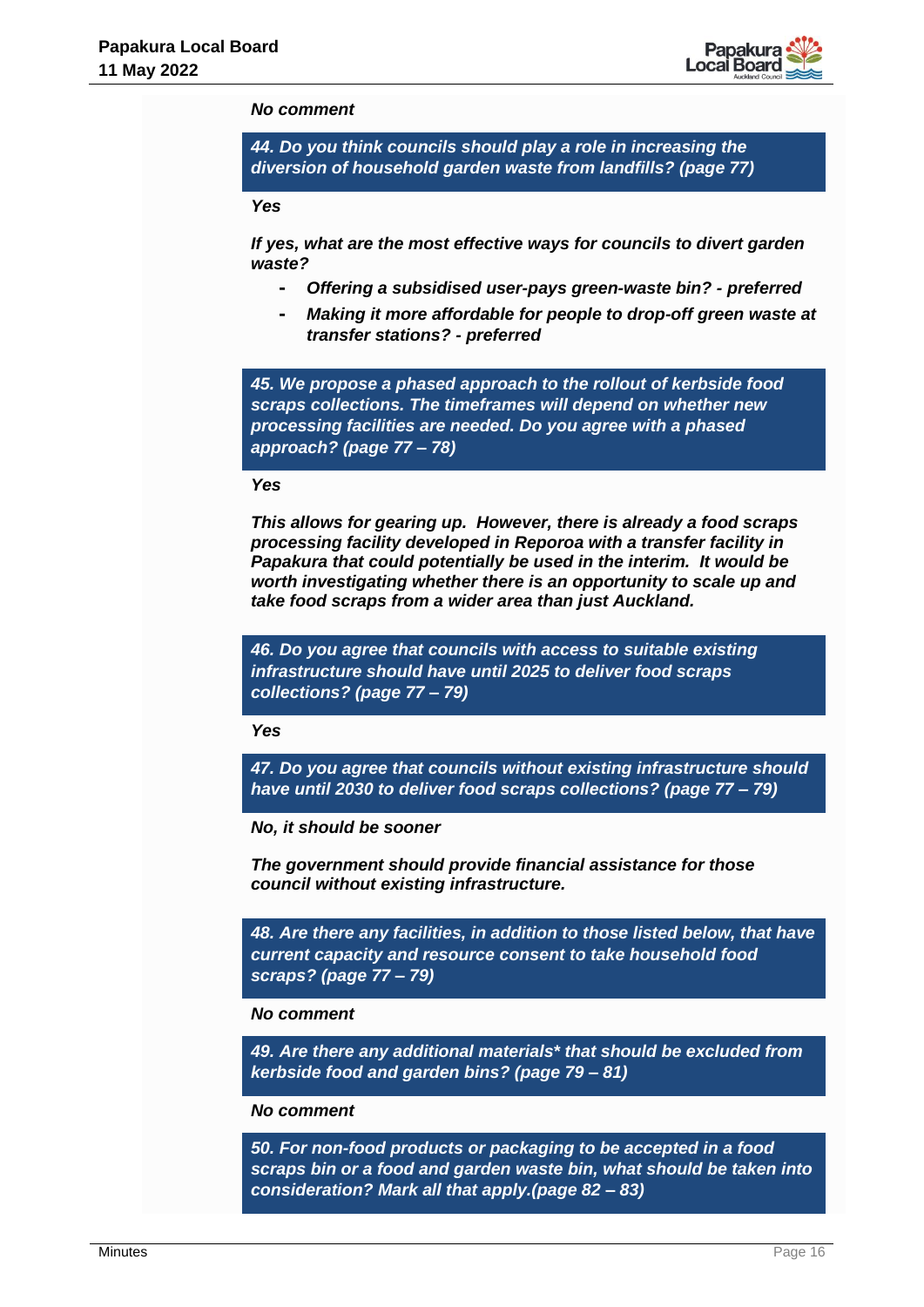

☒ *Products help divert food waste from landfills.*

☒ *Products meet New Zealand standards for compostability.*

☒ *Products are certified in their final form to ensure they do not pose a risk to soil or human health.*

☒ *Products are clearly labelled so that they can be distinguished from non-compostable products.*

☒ *A technology or process is available to easily identify and sort compostable from non-compostable products.*

☒ *Producers and users of the products and packaging contribute to the cost of collecting and processing.*

#### *Comment*

*New technologies need to be advanced to achieve the best results.*

*51. If you think any of the materials listed above should be included in kerbside food and garden bins, please explain which ones and why. (page 82 – 83)*

#### *No comment*

*52. Do you agree that it is important to understand how well kerbside collections are working? (page 84 – 86)*

*Yes*

*53. Do you agree with the proposal that the private sector should also report on their household kerbside collections so that the overall performance of kerbside services in the region can be understood? (page 84 – 86)*

#### *Yes*

*54. Do you agree that the information should be published online for transparency? (page 84 – 86)*

#### *Yes*

*Potentially there is an opportunity for an education campaign to be built around the release of the information.*

*55. Apart from diversion and contamination rates, should any other information be published online? (page 84 – 86)*

#### *No comment*

*56. Should kerbside recycling services have to achieve a minimum diversion rate (eg, collect at least a specified percentage of recyclable materials in the household waste stream)? (page 87)*

### *Yes*

*A consistent education programme will be required to keep people motivated to recycle and use the food scraps bin to achieve the proposed targets.*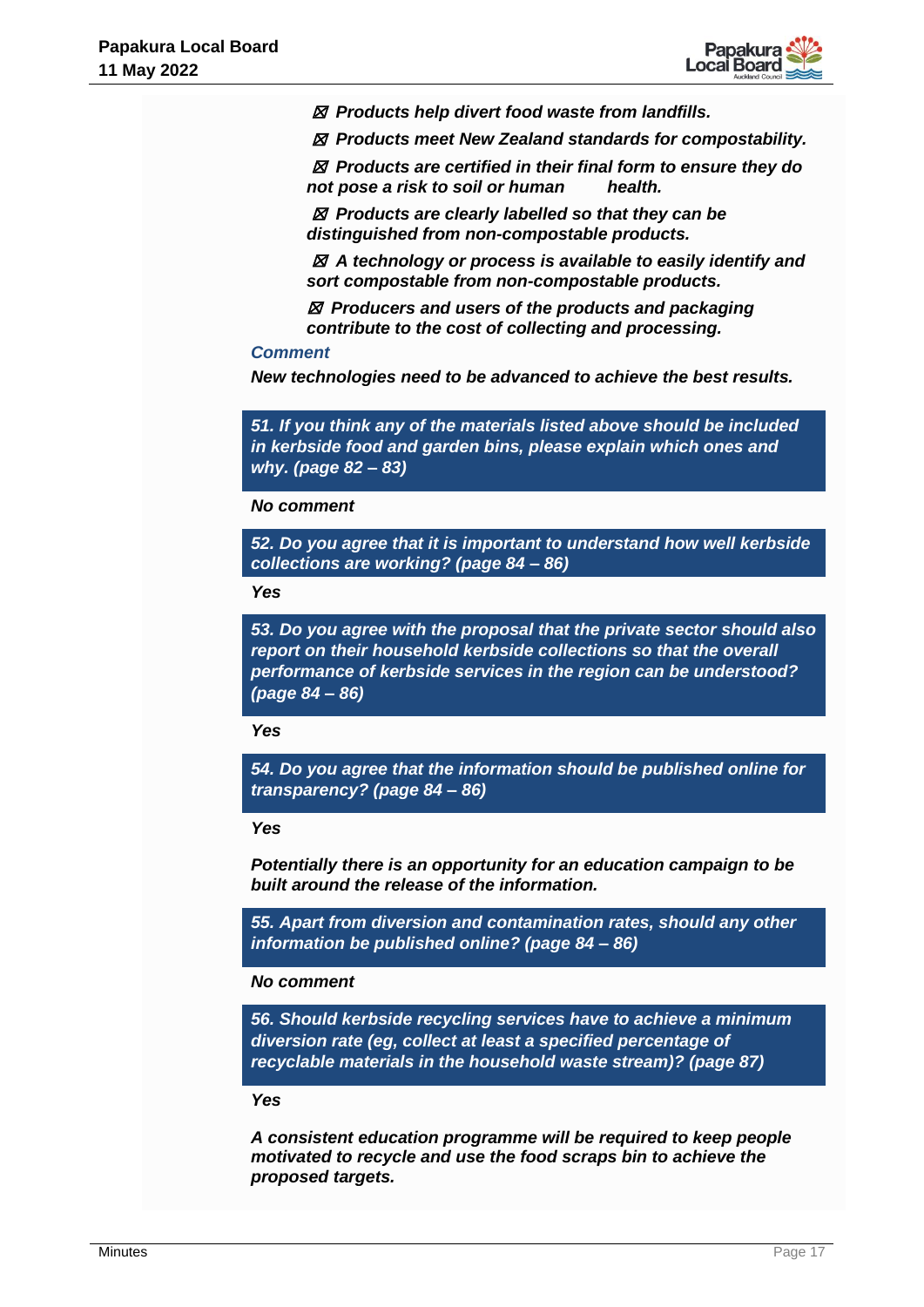

*57. Should the minimum diversion rate be set at 50 per cent for the diversion of dry recyclables and food scraps? (page 87)*

#### *Yes*

*A consistent education programme will be required to keep people motivated to recycle and use the food scraps bin to achieve the proposed targets.*

*The target should be reviewed regularly with an ultimate aim of increasing the target.*

*58. We propose that territorial authorities have until 2030 to achieve the minimum diversion rate, at which time the rate will be reviewed. Do you agree? (page 87 - 88)*

#### *Yes*

*59. In addition to minimum standards, should a high-performance target be set for overall collection performance to encourage territorial authorities to achieve international best practice? (page 87 – 88)*

*Yes*

*60. Some overseas jurisdictions aim for diversion rates of 70 per cent. Should New Zealand aspire to achieve a 70 per cent target? (page 87 – 88)*

*Yes*

*61. What should the consequences be for territorial authorities that do not meet minimum performance standards? For example withholding levy payments or paying a fine. (page 88)*

*Incentives may be required but a punitive approach should be the last resort.*

*62. Should either glass or paper/cardboard be collected separately at kerbside in order to improve the quality of these materials and increase the amount recycled? (page 90 - 92)*

- ☒ *Glass separate*
- ☒ *Paper/cardboard separate*
- ☒ *Separated, but councils choose which one to separate*
- ☐ *Status quo – they remain comingled for some councils*

*63. If glass or paper/cardboard is to be collected separately, should implementation: (page 90 – 92)*

- ☐ *Begin immediately*
- ☐ *Wait for any CRS scheme design to be finalised*
- ☒ *Wait until the impact of a CRS scheme has been observed*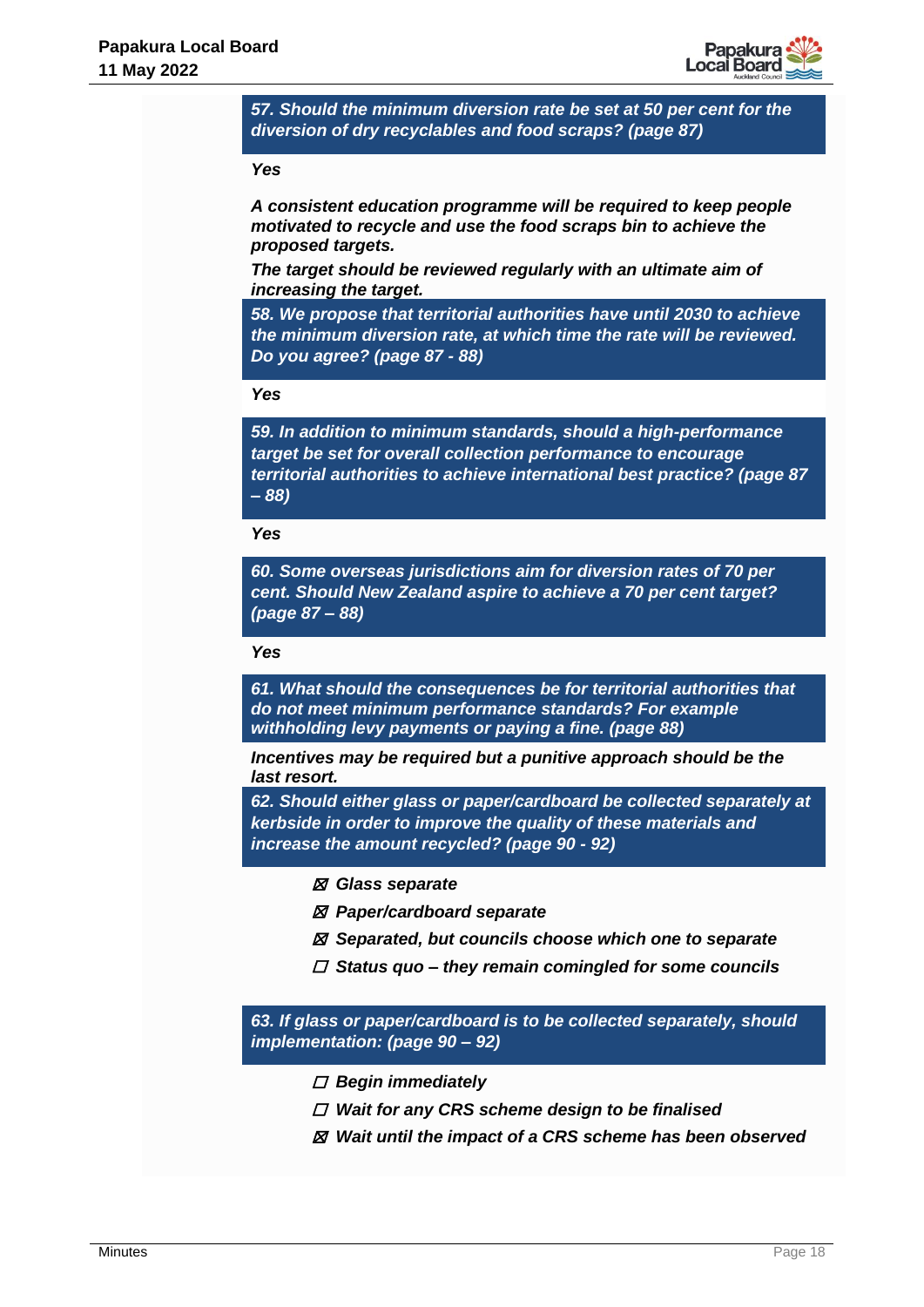

*64. Should all councils offer household kerbside recycling services? (page 93 – 95)*

#### *Yes*

*65. Should these services be offered at a minimum to all population centres of more than 1000 people? (page 93 – 95)*

#### *No comment*

*66. Do you agree that councils without any council-funded kerbside recycling collections should implement these collections within two years of their next Waste Management and Minimisation Plan? (page 93 – 95)*

*Yes – with government support*

*67. What research, technical support or behaviour change initiatives are needed to support the implementation of this programme of work? (page 96 – 98)*

#### *No comment*

*iii. Separation of business food waste* 

*68. Should commercial businesses be expected to divert food waste from landfills as part of reducing their emissions? (page 98 – 100)*

*Yes*

*69. Should all commercial businesses be diverting food waste from landfills by 2030? (page 105 – 107)*

#### *Yes*

*70. Should separation be phased in, depending on access to suitable processing facilities (eg, composting or anaerobic digestion)? (page 108 – 109)*

#### *Yes*

*71. Should businesses that produce food have a shorter lead-in time than businesses that do not? (page 108 – 109)*

*Yes*

*72. Should any businesses be exempt? (page 108 – 109)*

*No* 

*73. What support should be provided to help businesses reduce their food waste? (page 108 – 109)*